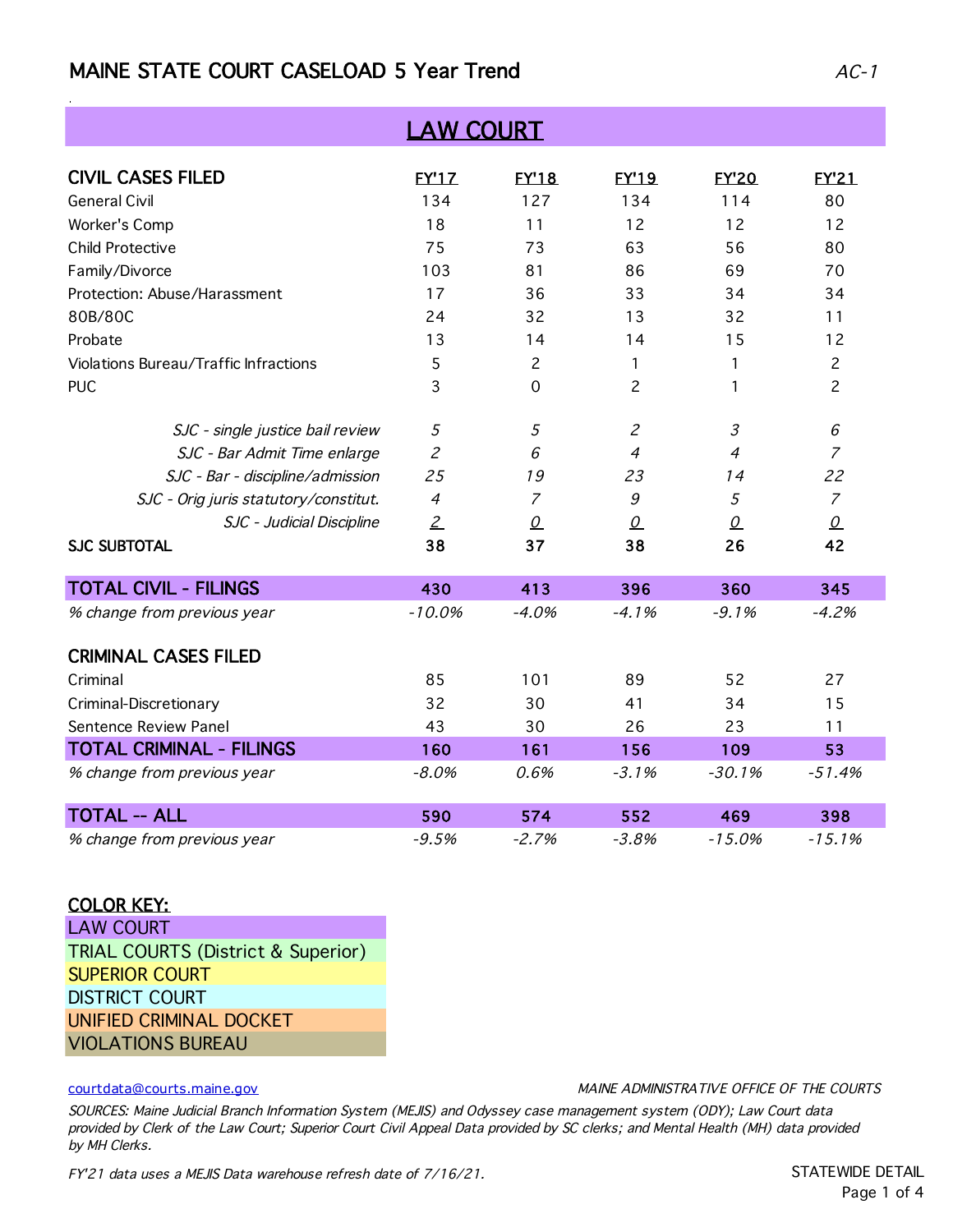# MAINE STATE COURT CASE FILINGS 5 Year Trend  $AC-1$

| <b>TRIAL COURTS</b>                                 |                |                |                |                |                |
|-----------------------------------------------------|----------------|----------------|----------------|----------------|----------------|
| <b>CRIMINAL CASES FILED</b>                         | <b>EY'1Z</b>   | <b>EY'18</b>   | <b>EY'19</b>   | <b>EY'20</b>   | <b>FY'21</b>   |
| DISTRICT COURT Criminal <sup>(1)</sup>              | $\overline{0}$ | $\Omega$       | $\overline{0}$ | $\Omega$       | $\Omega$       |
| DISTRICT COURT PROBATION VIOLATIONS                 | 25             | 12             | 5              | $\overline{c}$ | 1              |
| DISTRICT COURT CRIMINAL TOTAL                       | 25             | 12             | 5              | $\overline{2}$ | $\mathbf{1}$   |
| SUPERIOR COURT Criminal (1)                         | $\overline{0}$ | $\overline{O}$ | $\overline{0}$ | $\overline{0}$ | $\overline{O}$ |
| <b>SUPERIOR COURT PROBATION VIOLATIONS</b>          | 1,350          | 829            | 453            | 235            | 153            |
| <b>SUPERIOR COURT CRIMINAL TOTAL</b>                | 1,350          | 829            | 453            | 235            | 153            |
| Androscoggin Unified Criminal Docket <sup>(2)</sup> | 3,970          | 4,639          | 4,004          | 3,220          | 2,960          |
| Aroostook Unified Criminal Docket <sup>(2)</sup>    | 2,299          | 2,695          | 2,891          | 2,633          | 2,762          |
| Cumberland Unified Criminal Docket <sup>(2)</sup>   | 8,730          | 8,364          | 8,463          | 7,403          | 6,658          |
| Franklin Unified Criminal Docket <sup>(2)</sup>     | 1,187          | 1,220          | 1,237          | 872            | 733            |
| Hancock Unified Criminal Docket <sup>(2)</sup>      | 1,569          | 1,786          | 1,602          | 1,452          | 1,290          |
| Kennebec Unified Criminal Docket <sup>(2)</sup>     | 4,429          | 4,137          | 4,139          | 3,859          | 3,055          |
| Knox Unified Criminal Docket <sup>(2)</sup>         | 1,307          | 1,290          | 1,202          | 1,026          | 994            |
| Lincoln Unified Criminal Docket <sup>(2)</sup>      | 866            | 948            | 682            | 735            | 757            |
| Oxford Unified Criminal Docket <sup>(2)</sup>       | 1,696          | 1,626          | 1,621          | 1,396          | 1,423          |
| Penobscot Unified Criminal Docket <sup>(2)</sup>    | 5,955          | 6,365          | 5,881          | 5,712          | 5,604          |
| Piscataquis Unified Criminal Docket <sup>(2)</sup>  | 459            | 481            | 421            | 436            | 497            |
| Sagadahoc Unified Criminal Docket <sup>(2)</sup>    | 1,122          | 1,141          | 905            | 776            | 781            |
| Somerset Unified Criminal Docket <sup>(2)</sup>     | 2,032          | 2,114          | 1,918          | 1,471          | 1,263          |
| Waldo Unified Criminal Docket <sup>(2)</sup>        | 967            | 966            | 880            | 861            | 1,032          |
| Washington Unified Criminal Docket <sup>(2)</sup>   | 1,033          | 1,058          | 996            | 864            | 861            |
| York Unified Criminal Docket <sup>(2)</sup>         | 7,630          | 7,387          | 7,586          | 6,493          | 5,047          |
| <b>UCD Probation Revocations</b>                    | 2,393          | 3,068          | 3,105          | 2,633          | 2,417          |
| UNIFIED CRIMINAL DOCKETS TOTAL                      | 47,644         | 49,285         | 47,533         | 41,842         | 38,134         |
| <b>TOTAL CRIMINAL</b>                               | 49,019         | 50,126         | 47,991         | 42,079         | 38,288         |
| % change from previous year                         | $-5.3%$        | 2.3%           | $-4.3%$        | $-12.3%$       | $-9.0%$        |

 $<sup>(1)</sup>$  As of 7/1/15 (FY'16), new criminal cases are no longer filed in District and Superior Courts. All new criminal cases are</sup> processed in county-specific Unified Criminal Dockets (UCDs).

<sup>(2)</sup> Unified Criminal Dockets (UCDs) eliminate duplicative new case processing and the need to transfer from one level of trial court (District) to another (Superior). Case processing for Unified Criminal Dockets began as follows: Cumberland CD (1/2/09), Penobscot CD (1/4/10), Franklin CD (3/18/13), Somerset CD (3/27/13), Piscataquis CD (4/1/13), Sagadahoc CD (7/1/13), Hancock CD (9/3/13), Kennebec CD (4/1/15), Lincoln CD (4/1/15), Knox CD (4/1/15), Waldo CD (4/1/15), York CD (7/1/15), Androscoggin CD (7/1/15), Oxford CD (7/1/15), Washington CD (7/1/15), and Aroostook CD (7/1/15).

#### courtdata@courts.maine.gov

### MAINE ADMINISTRATIVE OFFICE OF THE COURTS

SOURCES: Maine Judicial Branch Information System (MEJIS) and Odyssey case management system (ODY); Law Court data provided by Clerk of the Law Court; Superior Court Civil Appeal Data provided by SC clerks; and Mental Health (MH) data provided by MH Clerks.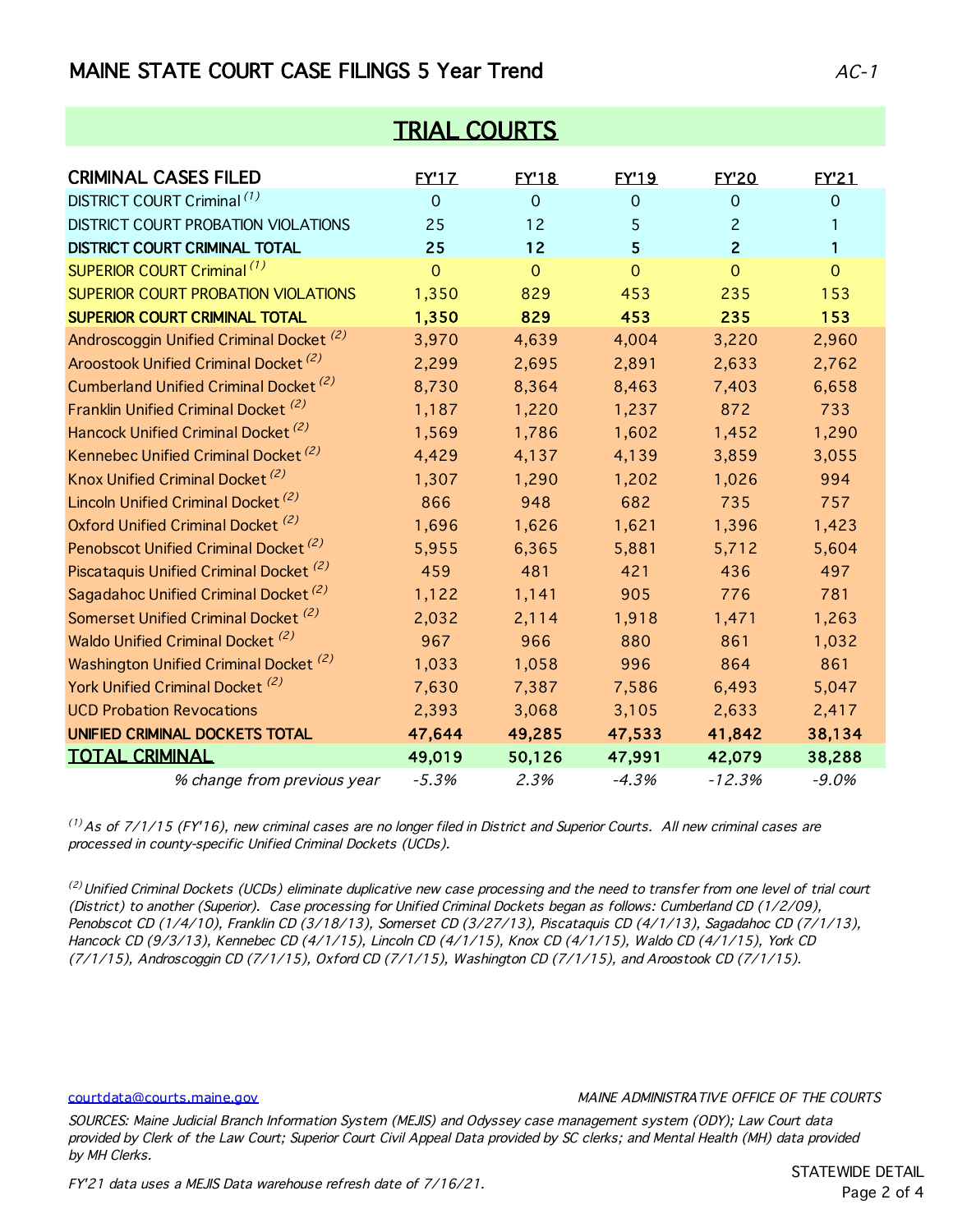### MAINE STATE COURT CASE FILINGS 5 Year Trend  $AC-1$

| <b>TRIAL COURTS</b>               |                |                |                |              |                     |  |  |
|-----------------------------------|----------------|----------------|----------------|--------------|---------------------|--|--|
| <b>CIVIL CASES FILED</b>          | <b>EY'1Z</b>   | <b>EY'18</b>   | <b>EY'19</b>   | <b>EY'20</b> | <b>EY'21</b>        |  |  |
| Personal Injury Tort (DC)         | 63             | 58             | 61             | 65           | 49                  |  |  |
| Personal Injury Tort (SC)         | 773            | 794            | 753            | 802          | 755                 |  |  |
| Non-Personal Injury Tort (DC)     | 45             | 65             | 41             | 74           | 86                  |  |  |
| Non-Personal Injury Tort (SC)     | 67             | 76             | 59             | 72           | 87                  |  |  |
| Contract (DC)                     | 3,812          | 2,834          | 3,414          | 2,574        | 3,085               |  |  |
| Contract (SC)                     | 434            | 441            | 471            | 424          | 415                 |  |  |
| Declaratory/Equitable Relief (DC) | 81             | 72             | 53             | 27           | 23                  |  |  |
| Declaratory/Equitable Relief (SC) | 148            | 107            | 105            | 79           | 108                 |  |  |
| Constitutional/Civil Rights (DC)  | $\overline{1}$ | $\overline{c}$ | $\mathbf 0$    | 1            | 3                   |  |  |
| Constitutional/Civil Rights (SC)  | 82             | 66             | 51             | 62           | 71                  |  |  |
| <b>Statutory Actions (DC)</b>     | 26             | 27             | 33             | 24           | 23                  |  |  |
| <b>Statutory Actions (SC)</b>     | 130            | 121            | 142            | 95           | 92                  |  |  |
| Contempt (DC)                     | $\mathbf 0$    | $\mathbf 0$    | $\mathbf{3}$   | 1            | $\boldsymbol{0}$    |  |  |
| Contempt (SC)                     | 47             | 32             | 63             | 9            | $\mathsf{O}\xspace$ |  |  |
| General/Misc. Civil (DC)          | 949            | 2,239          | 2,098          | 850          | 4,130               |  |  |
| General/Misc. Civil (SC)          | 304            | 286            | 325            | 327          | 316                 |  |  |
| Title Actions (DC)                | 116            | 102            | 24             | 18           | 12                  |  |  |
| <b>Title Actions (SC)</b>         | 71             | 54             | 37             | 45           | 45                  |  |  |
| Foreclosure (DC)                  | 1,665          | 1,722          | 1,148          | 876          | 244                 |  |  |
| Foreclosure (SC)                  | 775            | 745            | 598            | 410          | 147                 |  |  |
| Trespass (DC)                     | $\mathbf 0$    | 3              | $\overline{4}$ | 1            | 5                   |  |  |
| Trespass (SC)                     | $\overline{4}$ | 13             | 14             | 11           | 17                  |  |  |
| Misc. Real Estate (DC)            | 78             | 86             | 95             | 101          | 54                  |  |  |
| Misc. Real Estate (SC)            | 231            | 164            | 211            | 181          | 180                 |  |  |
| 80B/80C Appeals (SC)              | 217            | 204            | 185            | 154          | 170                 |  |  |
| <b>Other Civil Appeals (SC)</b>   | 82             | 104            | 84             | 87           | 31                  |  |  |
| Administrative (DC)               | 262            | 454            | 323            | 144          | 41                  |  |  |
| Money Judgments (DC)              | 1,568          | 1,389          | 1,914          | 1,504        | 61                  |  |  |
| Small Claims (DC)                 | 8,063          | 9,515          | 6,501          | 5,276        | 4,229               |  |  |
| Forcible Entry (eviction) (DC)    | 5,781          | 5,825          | 5,376          | 3,858        | 3,439               |  |  |
| <b>DISTRICT COURT Civil</b>       | 22,510         | 24,393         | 21,088         | 15,394       | 15,484              |  |  |
| <b>SUPERIOR COURT Civil</b>       | 3,365          | 3,207          | 3,098          | 2,758        | 2,434               |  |  |
| <b>TOTAL CIVIL CASES FILED:</b>   | 25,875         | 27,600         | 24,186         | 18,152       | 17,918              |  |  |
| % change from previous year       | $-7.4%$        | 6.7%           | $-12.4%$       | $-24.9%$     | $-1.3%$             |  |  |

courtdata@courts.maine.gov

MAINE ADMINISTRATIVE OFFICE OF THE COURTS

SOURCES: Maine Judicial Branch Information System (MEJIS) and Odyssey case management system (ODY); Law Court data provided by Clerk of the Law Court; Superior Court Civil Appeal Data provided by SC clerks; and Mental Health (MH) data provided by MH Clerks.

FY'21 data uses a MEJIS Data warehouse refresh date of 7/16/21.